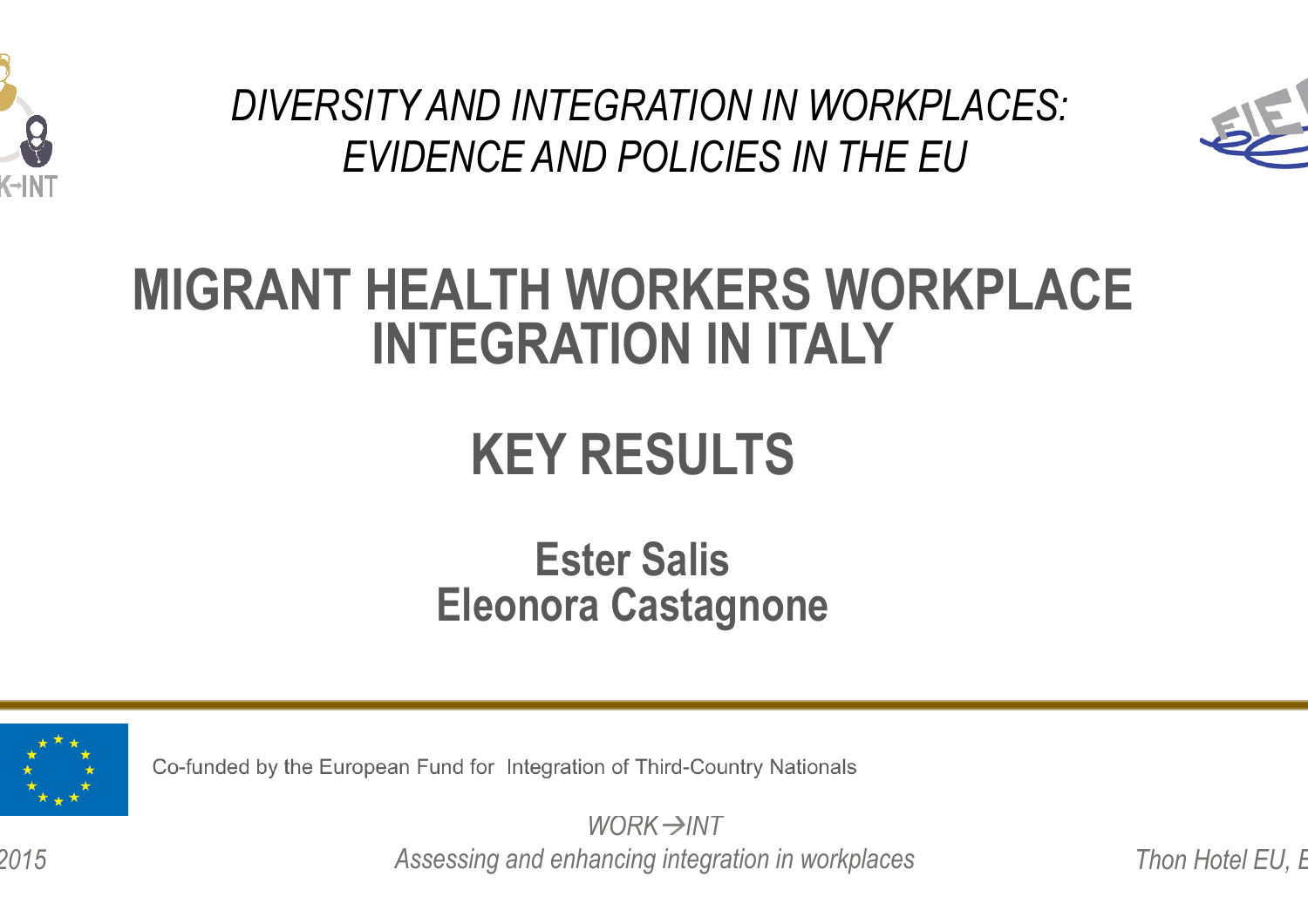

## **GENERAL BACKGROUND**



Key elements of the institutional and regulatory framework:

Over the past 20 years, **Italian NHS deeply reformed towards**: **Regionalisation** (large variations in local organisation & management of health services); **New public management** (great emphasis on ationalisation and containment of public health expenditure); <code><u>Privatisation</code> (increasing role of private actors, both</code></u>  $\alpha$ r-profit and no-profit, as direct providers or subcontractors of public health services)

**Strong impact of the current financial crisis**: severe cutbacks in health expenditure produced serious consequences on the actual employment and working conditions within both public and private health facilities (Limits to staff turnover, work overload, no or small salary progression, etc.)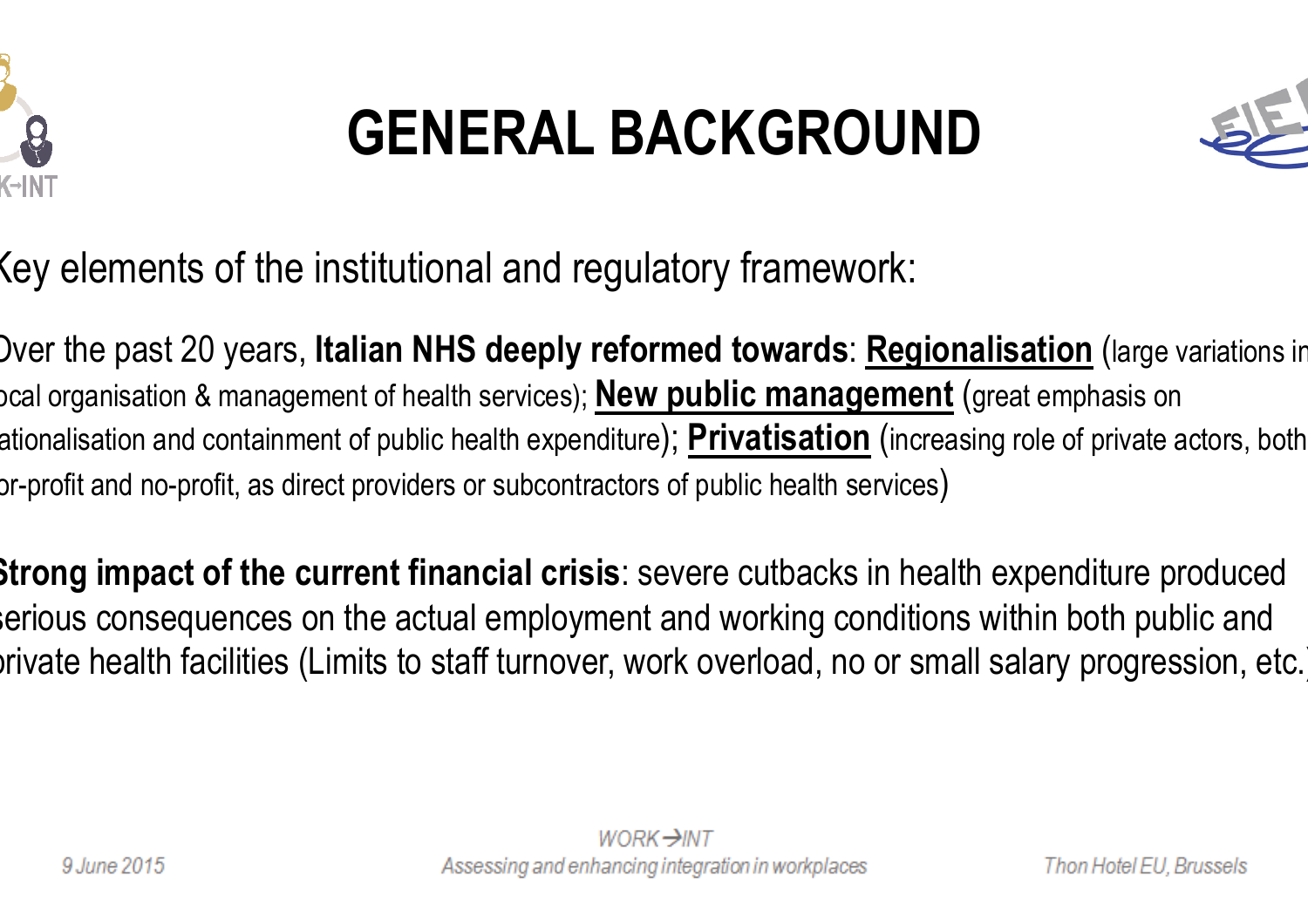

## **GENERAL BACKGROUND**



alth occupations and labour needs:

- $\checkmark$  Traditional (and persistent) **surplus of medical doctors** (small numbers of migrant doctors)
- ü Professionalisation process in nursing occupation produced **severe shortages of nurses between mid 1990's and mid-2000's**
	- *BUT: Situation partly reversed today* (emigration of Italian health professionals)
- ü (Parallel to professionalisation of nurses) **New auxiliary health occupations**: Nursing Assistant, or *Operatore Socio-Sanitario (OSS)*, active in both health and social care services (particularly in LTC).

### $\rightarrow$  Majority of MWs found in Nursing and Auxiliary Positions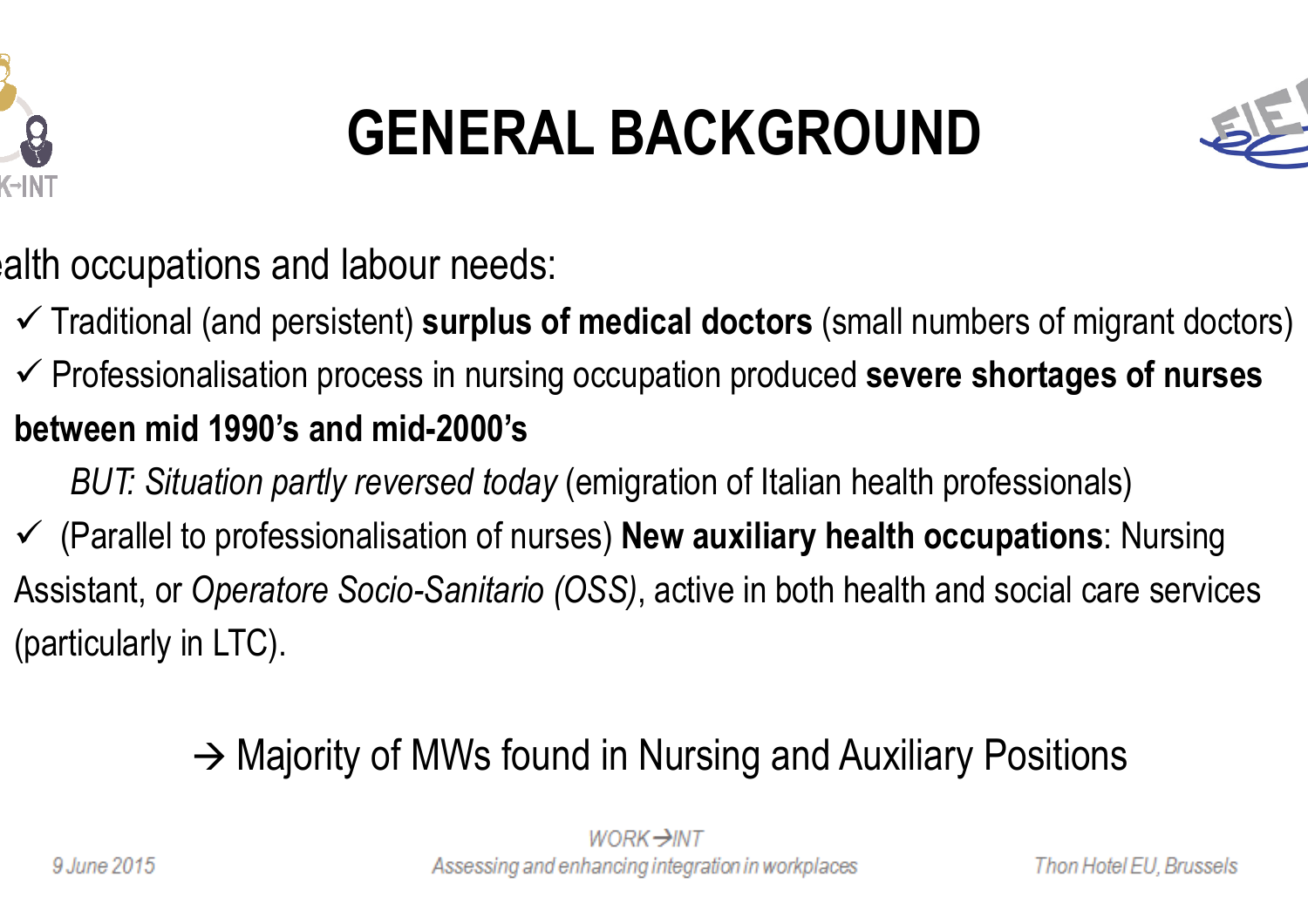

## **GENERAL BACKGROUND**



**Key provisions concerning MHWs:** 

ü **Special admission regimes for professional nurses**: extra-quotas entries since 2002 (though not for self-employed nurses)

 $\checkmark$  Norms facilitating recognition of non-EU titles since 1999: however, long and burdensome procedures

ü **Ban to public employment for non-EU nationals** (only lifted in September 2013 for LTRs, relatives of EU nationals and refugees)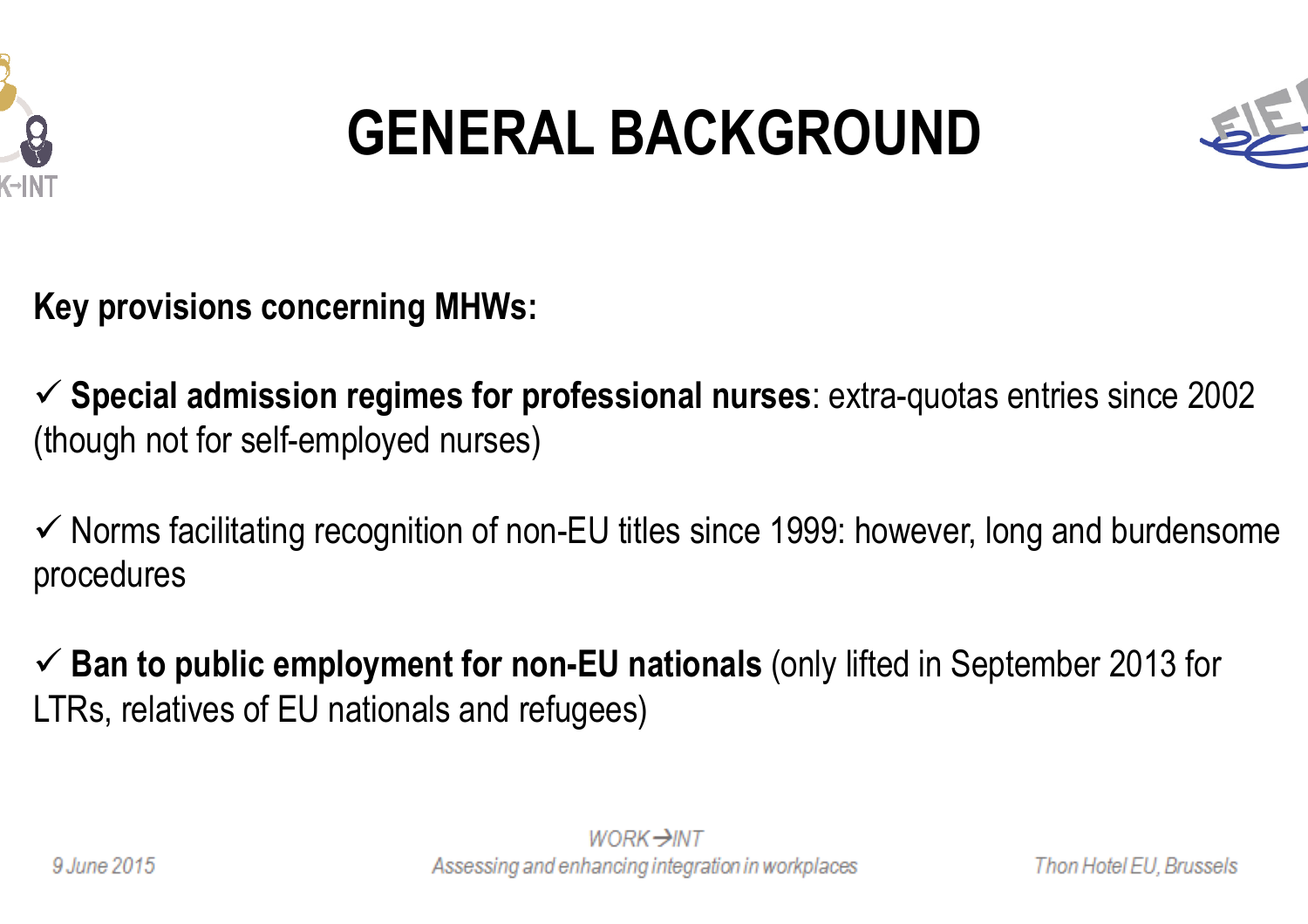

# **WORKPLACE INTEGRATION: KEY RESULTS**

- becificities of the Italian fieldwork:
- Main target: Migrant Nurses (MNs) and Nursing Assistants (MNAs)
- Selected workplaces: one medium-size public hospital and one small Nursing Home
- 25 interviews with workers and managers in the selected workplaces + 10 interviews with key akeholders at the local level.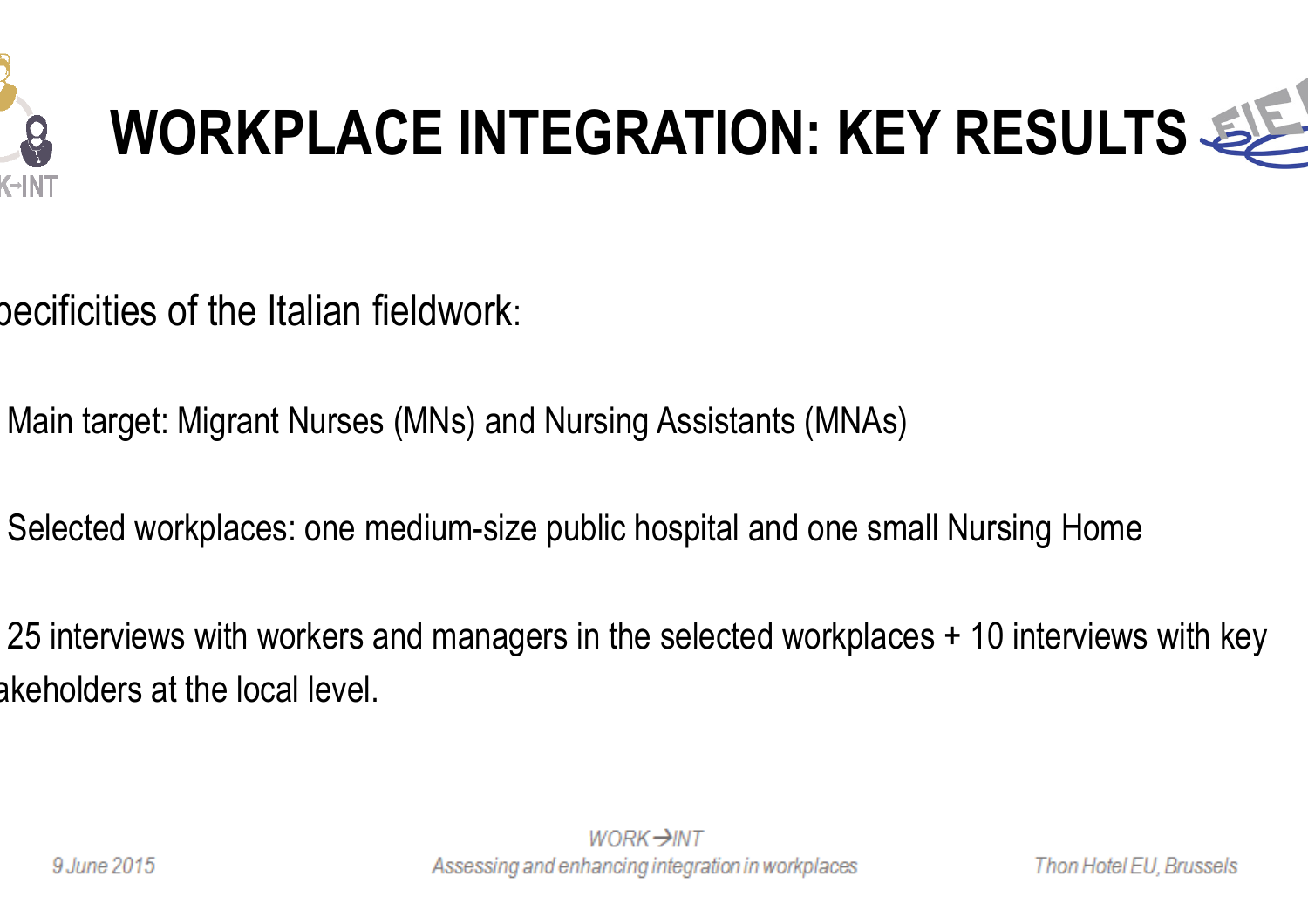

## **WORKPLACE INTEGRATION: KEY RESULTS THE CRUCIAL STRUCTURAL LEVEL**

#### *Immigration, Recruitment and Employment Patterns, General Observations:*

- ü All MHWs interviewed (in both categories) are Long Term Residents
- oth categories entered through labour channels, regular for MNs and often irregular for MNAs.
- lost MNs had foreign titles and were initially recruited abroad
- Il MNAs obtained their title in IT and were recruited in-country (many were former Domestic Worke
- Inly EU and naturalised MHWs are employed in the public hospital
- arge variation of employment forms is observed, especially for MNs
- ittle opportunity for career progression (both for MNs and MNAs): mainly horizontal mobility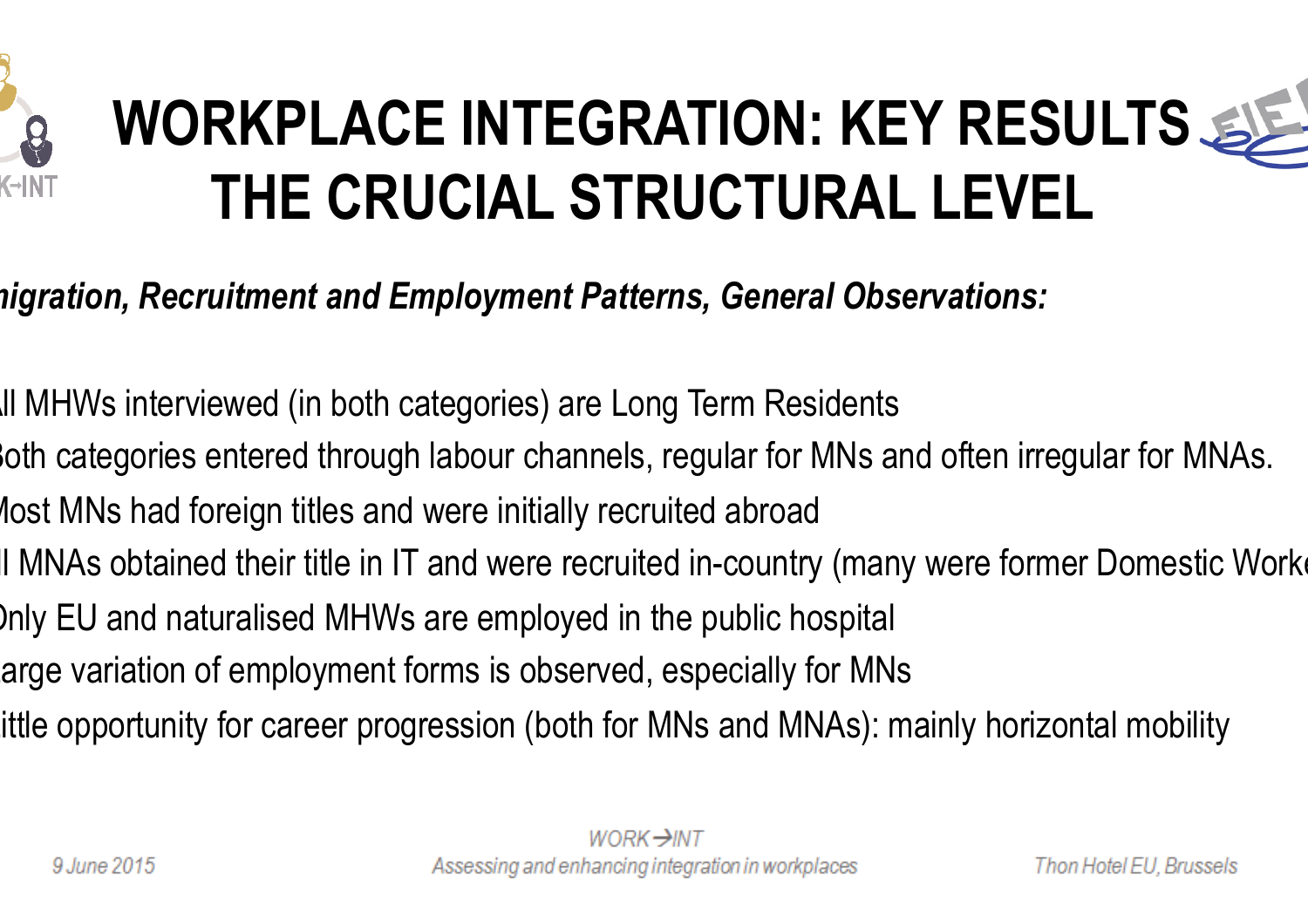

## WORKPLACE INTEGRATION: KEY RESULTS **THE CRUCIAL STRUCTURAL LEVEL**

- High variety of recruitment and employment patterns of MHWs in the Public Hospital:
- $\checkmark$  Permanent Hospital staff (32 EU and naturalised MNs out of 750 employees)
- $\checkmark$  Temporary Agency workers
- $\checkmark$  Subcontracted workers (assigned very specific tasks, based on contractual agreements)
	- $\circ$  Nursing Assistants and auxiliary staff, employed by social cooperatives
	- o Professional Nurses, outsourced to associated nurses agencies (*Studi Associati*) selfemployed
- This corresponds to **significant differences in terms of contractual and working conditions** (different collective agreements applied; different rights and obligations; hospital staff and outsourced staff should not interact but in emergency cases, etc.)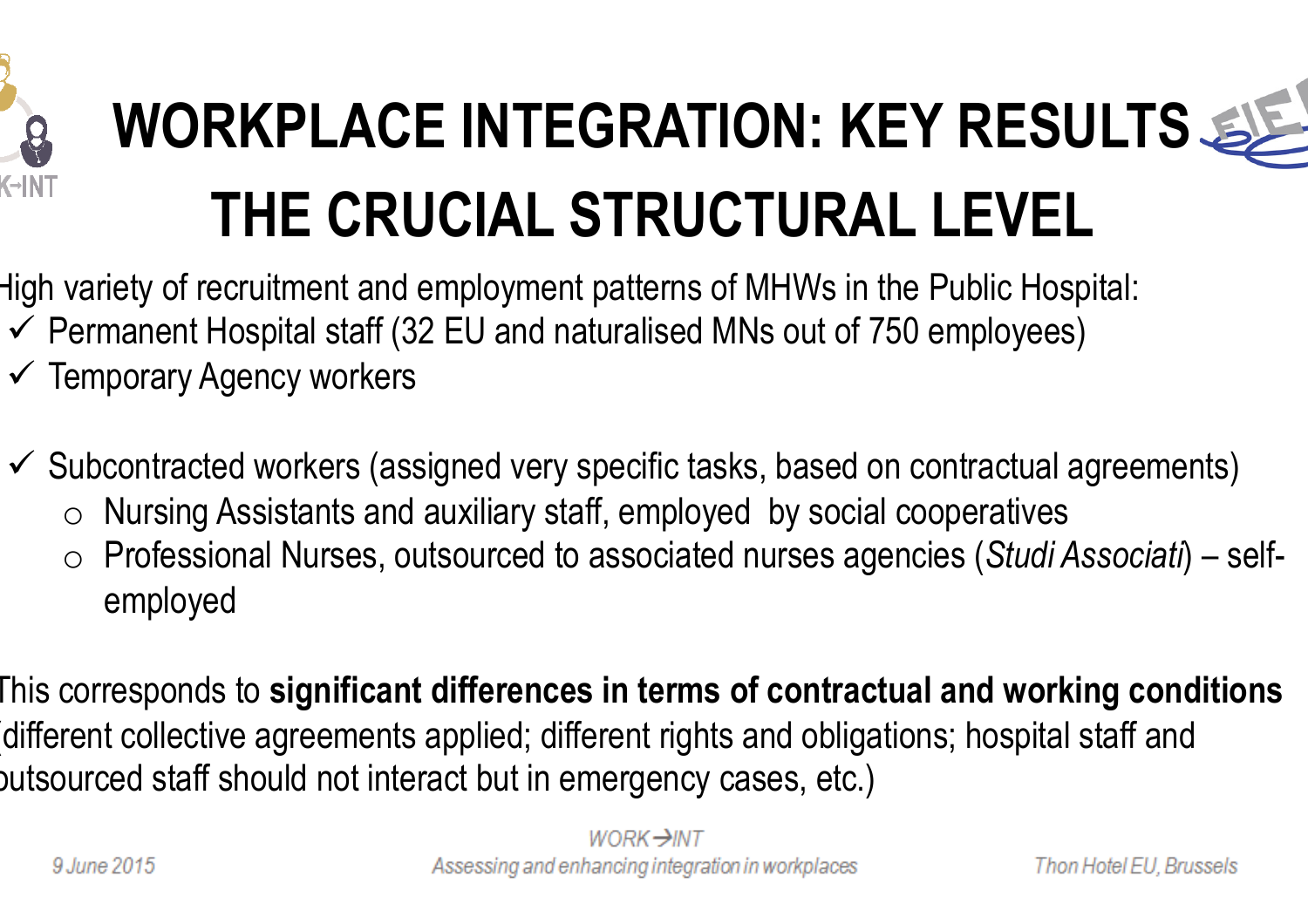

## **WORKPLACE INTEGRATION: KEY RESULTS THE CRUCIAL STRUCTURAL LEVEL**

B. Less variety of employment forms observed in the Nursing Home:

- $\checkmark$  Majority of Nursing Assistants (both migrant and Italian) are employed by the NH: 30% are foreigners, mainly Romanians and Peruvians
- $\checkmark$  Professional Nurses have been recently outsourced to a social cooperative for costcontainment strategy (They were all foreigners before, now only 2 out of 6)
- $\checkmark$  Temporary agency workers only used on occasional instances.

However, different situations have been observed in other larger NHs.

### **Nursing Homes as highly multicultural workplaces**

WORK→INT Assessing and enhancing integration in workplaces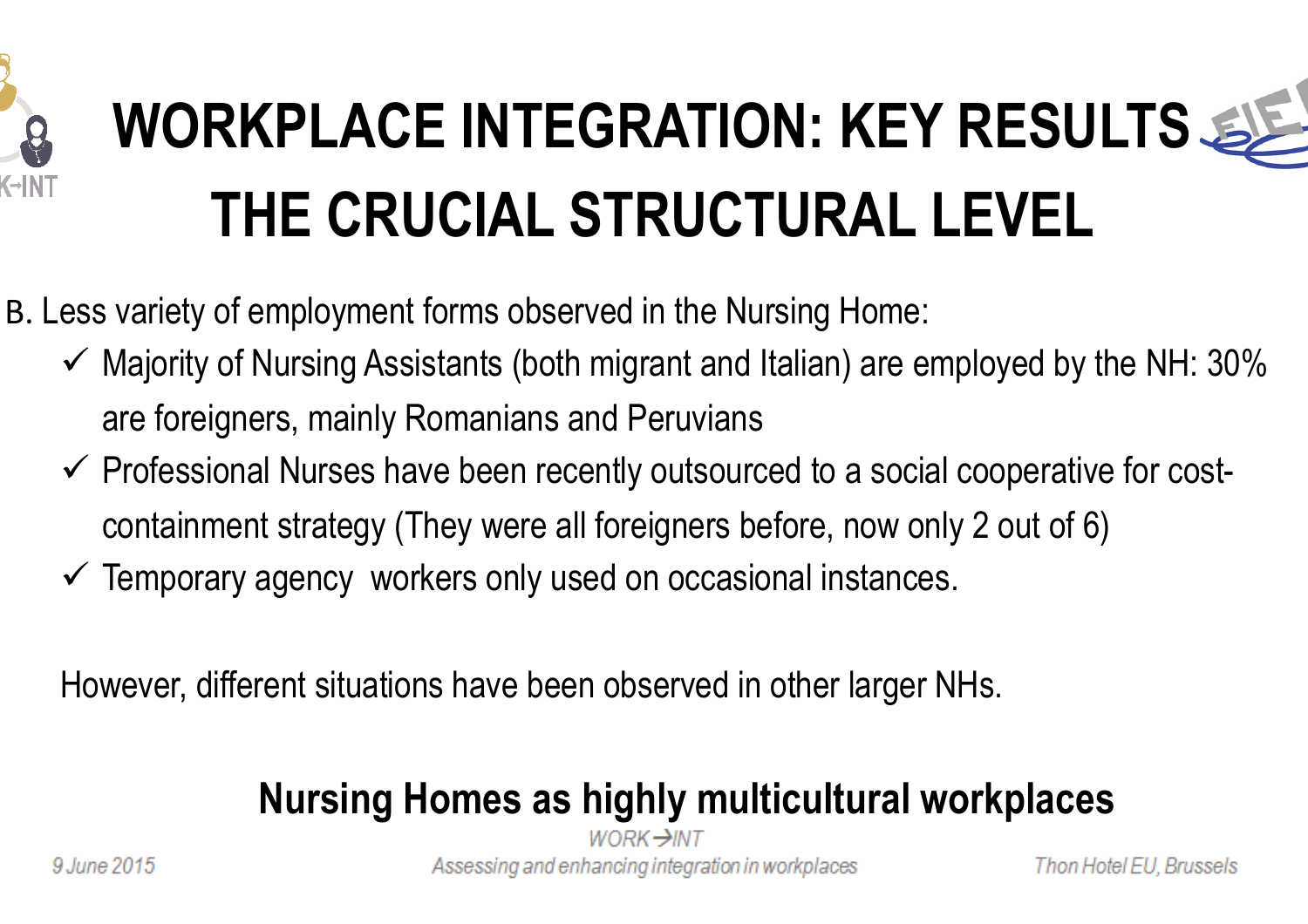

## **WORKPLACE INTEGRATION: KEY RESULTS THE UNPROBLEMATIC RELATIONAL INTEGRATION (?)**



**Minor language or communication problems**, mostly with idiomatic expressions and non-verbal forms of communication.

*"[There might be problems] with the use of dialects, especially at the beginning: for instance the expression* "*brucia-cuore" [hearth-burn] here in Turin means that you have pain in the stomach, not in the hearth. But such problems might happen also with Italians from different regions" [Manager, CDS]* 

anguage issues more problematic in NHs with large groups of MHWs from the same country, who often use their own language instead of Italian. The selected NH explicitly orbade such practice.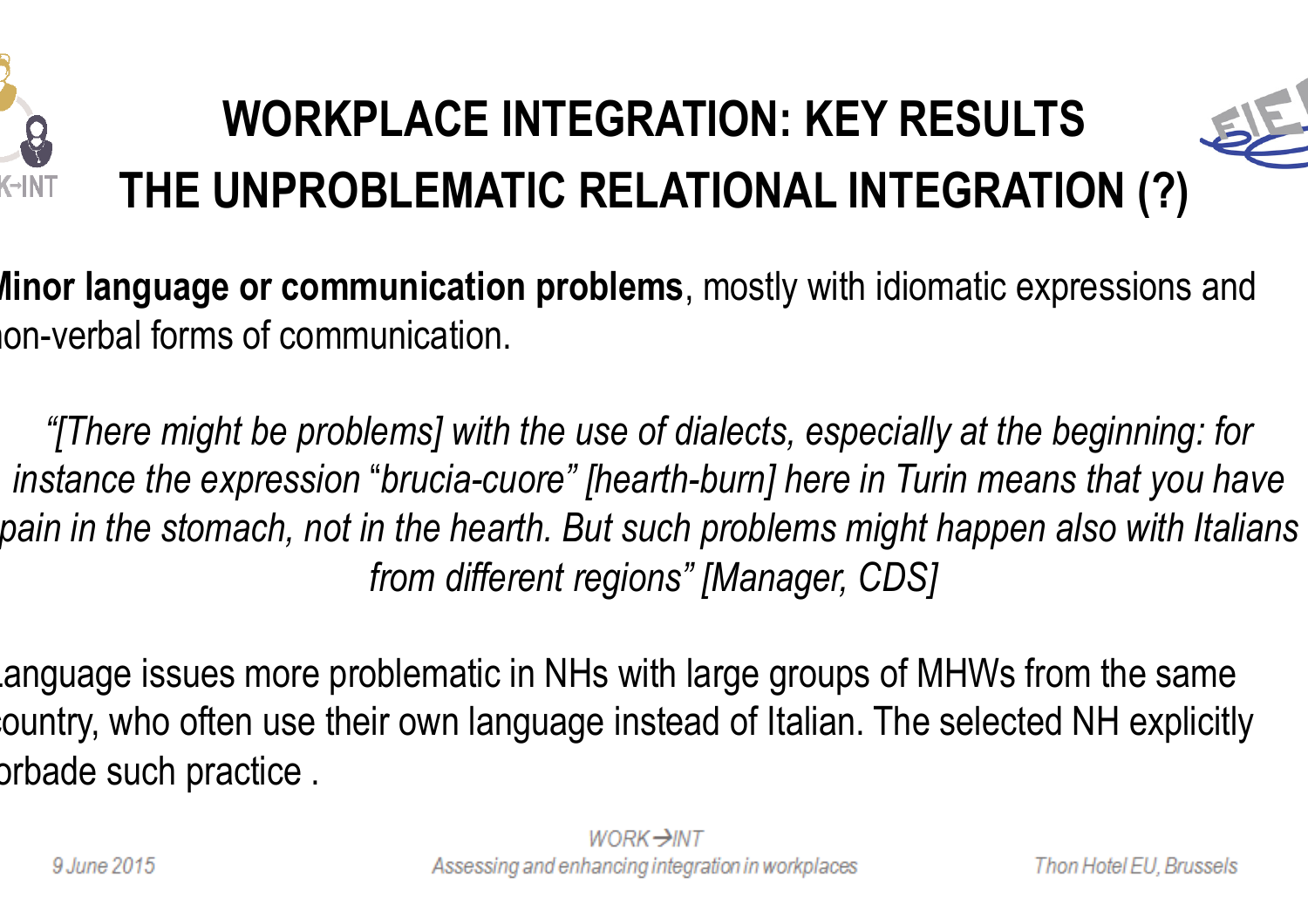

## **WORKPLACE INTEGRATION: KEY RESULTS THE UNPROBLEMATIC RELATIONAL INTEGRATION (?)**



orkers of African or Arab origin are those most targeted.

*"Once one patient said: "hey, this emergency is full of Romanians, they can't do anything!". That's very bad, so I replied to her "Look, madam, there are very bad Italian nurses and very bad Romanian nurses: you should not look at where they come from, but only at how they work!"* [Italian NA, HOS]

*"Sometimes it happens that patients use bad words or become aggressive, especially with Africans. However I always tell them to endure: our patients are old and frail, if they insult or beat you, you cannot react" [Manager, NH]*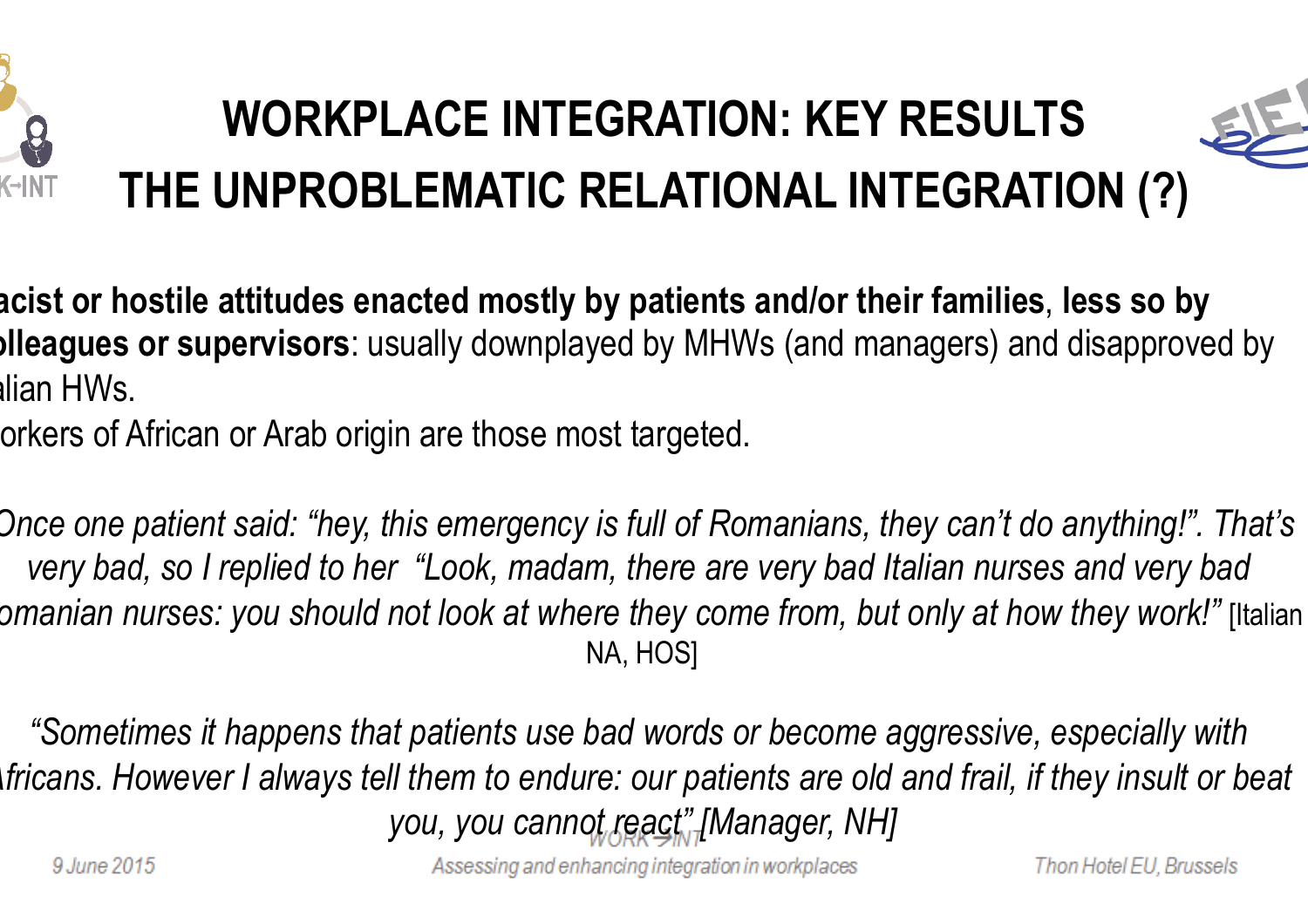

## **WORKPLACE INTEGRATION: KEY RESULTS THE UNPROBLEMATIC RELATIONAL INTEGRATION (?)**



#### **Different work or professional "cultures"**

 $\checkmark$  Nurses: different degree of autonomy (esp. relative to doctors) and of specific nursing skills we often reported, with Latin American nurses closer to the new nursing professional profile while Eastern European nurses more similar to the old Italian model

ü NAs: different approaches to personal care typically related to *cultural attitudes* (e.g. Latin Americans more lovely and patients) or *past experience in domiciliary care work*.

 $\checkmark$  General remarks: MHWs more prone to overwork and claiming less rights. However, rapid adaptation to Italian attitudes on this regard.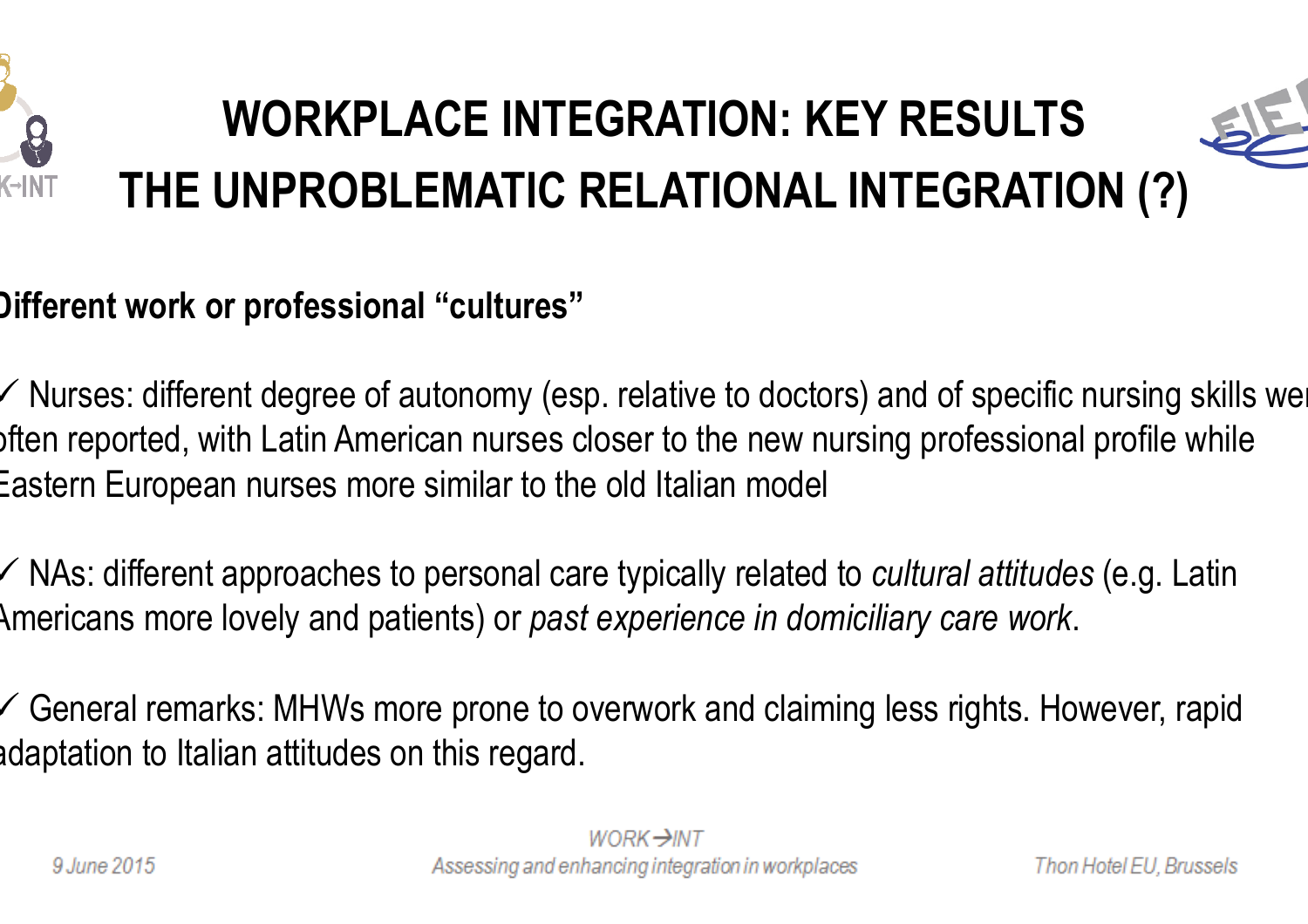

### **WORKPLACE INTEGRATION: KEY RESULTS DIVERSITY WITHOUT DIVERSITY MANAGEMENT**



**No specific measure of DM** was reported by managers interviewed, nor it was deemed as ecessary. Possible explanations for that:

• Degree of cultural diversity is all in all limited (majority of workers from EU or Latin American ountries)

• Most problematic aspects of a diverse workforce (scarce linguistic skills or knowledge of the alian system, etc.) were faced in the past years, during the emergency phase where most MNs vere recruited. They are less relevant today.

Managers of health services work under strong pressure to deal with many other aspects (e.g. nancial sustainability, risk management, etc.). They see such issues as secondary aspects. Lack of strategic vision or capacity do manage pros and cons of a multicultural workforce.